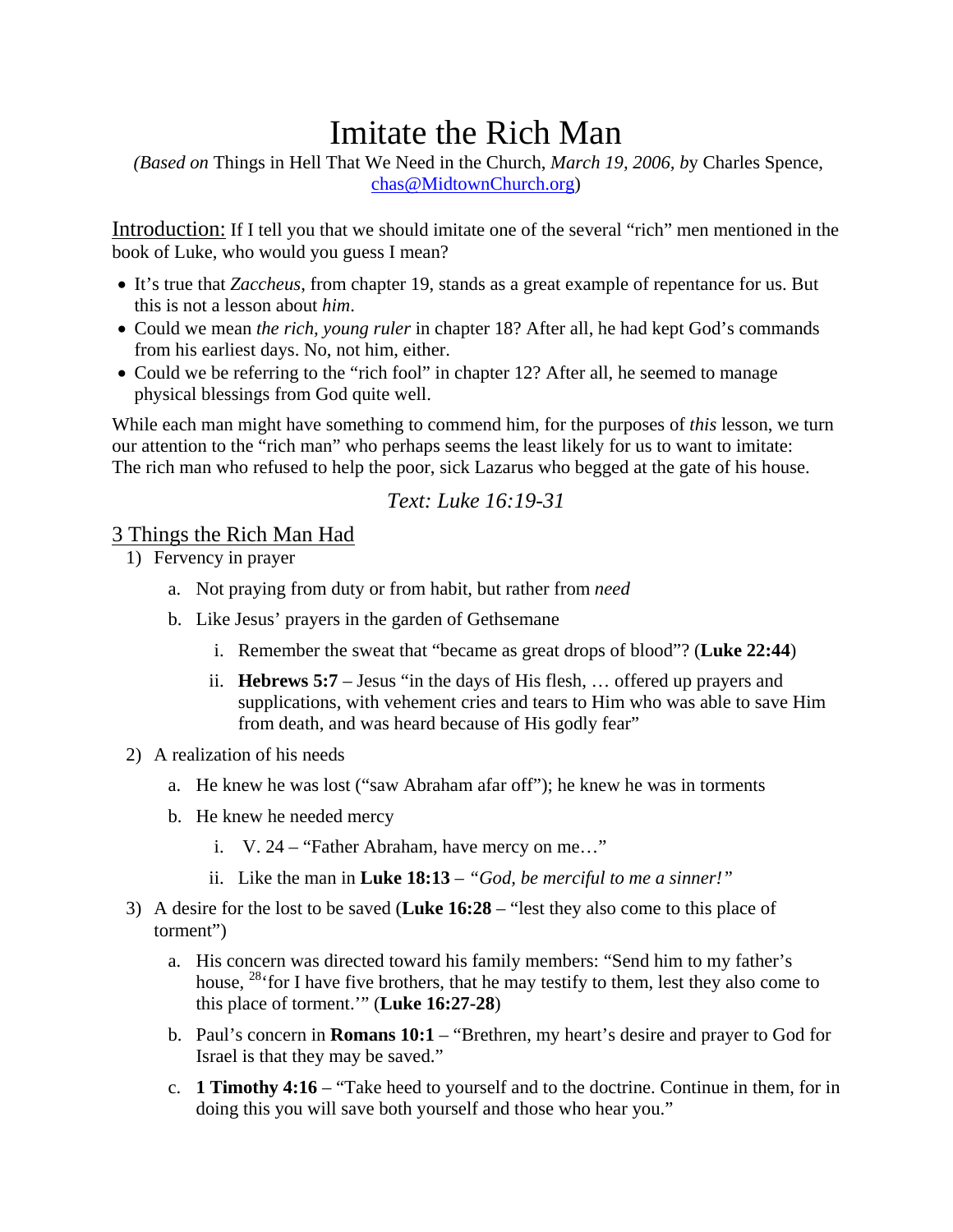d. Even the rich man knew to send someone who had found favor in the eyes of the Lord! "Send Lazarus!" (**James 5:14** – Is anyone among you sick? Let him call for the elders of the church, and let them pray over him, anointing him with oil in the name of the Lord. <sup>15</sup>And the prayer of faith will save the sick, and the Lord will raise him up. And if he has committed sins, he will be forgiven.)

# 6 Things the Rich Man Learned

- 1) Our fate is sealed upon death.
	- a. We all go to Hades, which has two parts: Paradise (cp. **Luke 23:43; Acts 2:31**) and Torment ("Hell")
	- b. **Hebrews 9:27** "it is appointed for men to die once, but after this the judgment"
	- c. The Bible never refers to "purgatory" or doing anything to move a dead person's soul closer to God.
- 2) Our fate is determined, in part, by how we treat others, including how we spend our money.
	- a. Faith without works is dead. Lazarus was an *opportunity* for the rich man to show his faith, love, and compassion.
	- b. Money is not a "ticket" into heaven. It's a "test" of how we will use God's blessings.
		- i. God's gifts are free, and cannot be purchased. (Simon, the magician, learned this, too. **Acts 8:20**)
		- ii. **Job 1:21** (Job) said: "Naked I came from my mother's womb, And naked shall I return there. The LORD gave, and the LORD has taken away; Blessed be the name of the LORD."
		- iii. **1 Timothy 6:7** For we brought nothing into this world, and it is certain we can carry nothing out. <sup>8</sup> And having food and clothing, with these we shall be content. <sup>9</sup> But those who desire to be rich fall into temptation and a snare, and into many foolish and harmful lusts which drown men in destruction and perdition. 10 For the love of money is a root of all kinds of evil, for which some have strayed from the faith in their greediness, and pierced themselves through with many sorrows.
- 3) Our consciousness stays alert and aware after we die.
	- a. This story is *not* referred to as a "parable."
	- b. Everyone knew each other (as with Samuel, Elijah, Moses, etc.)
	- c. This can be wonderful (for enjoying blessings and comfort) or a horrific nightmare full of misery and multiplied by regret
- 4) There is a great distance (a clear separation; "a great gulf *fixed"*) between God's people and the wicked
	- a. God makes the distinction
		- i. Angels, the pre-diluvian world, and Lot: **2 Peter 2:4-9**